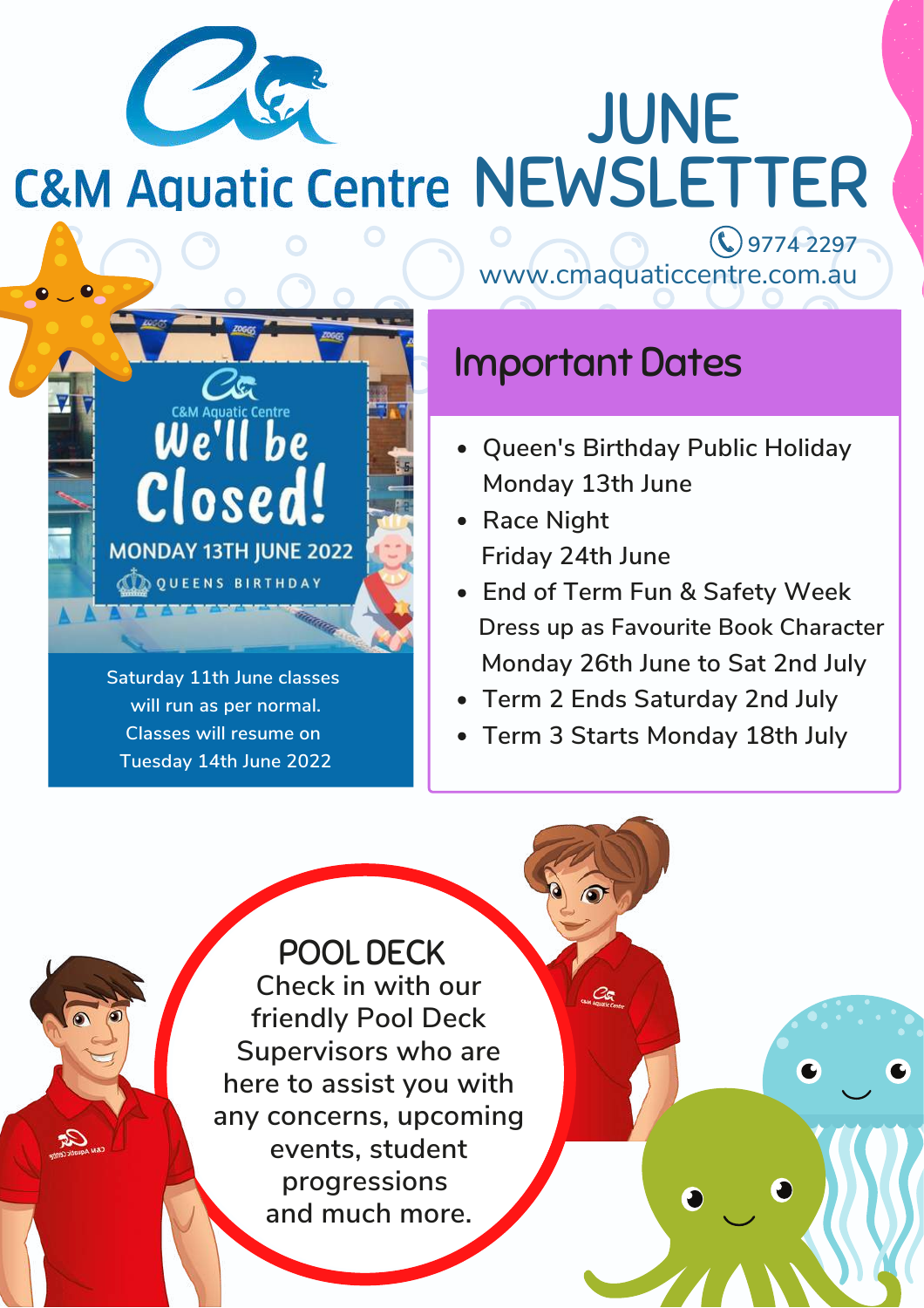



Upcoming Racing Events for Friday June 24th Race 1 Freestyle Race 2 Fish & Dolphin - Backstroke Race 2 Marlin & Above - Butterfly

### Race Night Friday June 24th

#### Get ready, Set, GO!

Race night is a fun experience for our students from Fish level and above to gain confidence in a racing environment.

**Haven't been to race night before? This is what you have to do if you would like to attend:**

- **Register your interest on your online portal by** 1. **clicking "Race Night"**
- **Arrive by 6.45pm for a 7pm start** 2.
- **Pay your \$3.00 per competitor entry fee at** 3. **reception. This includes 2 races**
- **Listen out for your child's event** 4.
- **Enjoy, cheer & have fun** 5.

### C&M Aquatic Centre closed for July School Holidays 2022

**Monday 4th to Friday 15th July C&M Aquatic Centre will be CLOSED for the July School Holidays to conduct Professional Training & Development.**

**Our professional development training includes:-**

- **Teacher Training & development**
- **Emergency Evacuation Procedures & protocols**
- **Professional Customer Service Skills**

**Emails & details will be sent out to our customer regarding free lessons to our teacher training and development classes.**

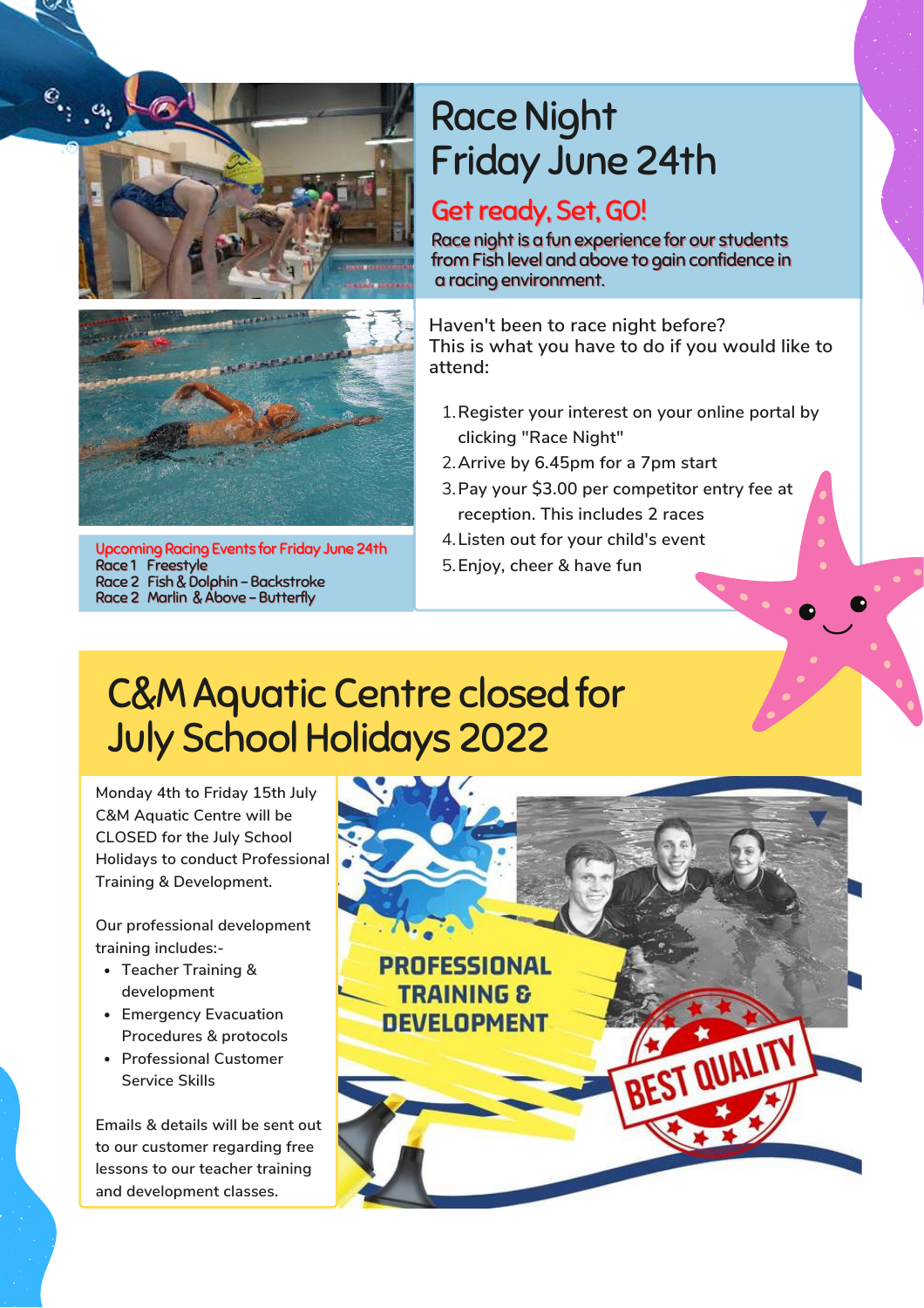## New Bookings for Term 3

**Enrolments for Term 3 for new customers are open from**

#### **Monday 27th June 2022**

**All bookings are perpetual and will roll over month to month. Should you wish to cancel your booking a cancellation must be filled out and returned.**





# Swimming Lessons have come a long way!

**With a more hands on approach, consistency and with repetition your child will build confidence, technique and skill for all levels of swimming.**

**How can you help the process?**

- **Consistent Attendance**
- **Practice where possible**
- **Praise & congratulate milestones achieved**
- **Speak with our Pool Deck Supervisors**

FUN & SAFETY WEEK

WEEK 10 onday 27 June to Saturday 2 July



Dress up as your favourite book character and have your picture taken to be displayed in the foyer.

Teachers will also join in on the fun and dress up.

Swimsuits do not have to be themed